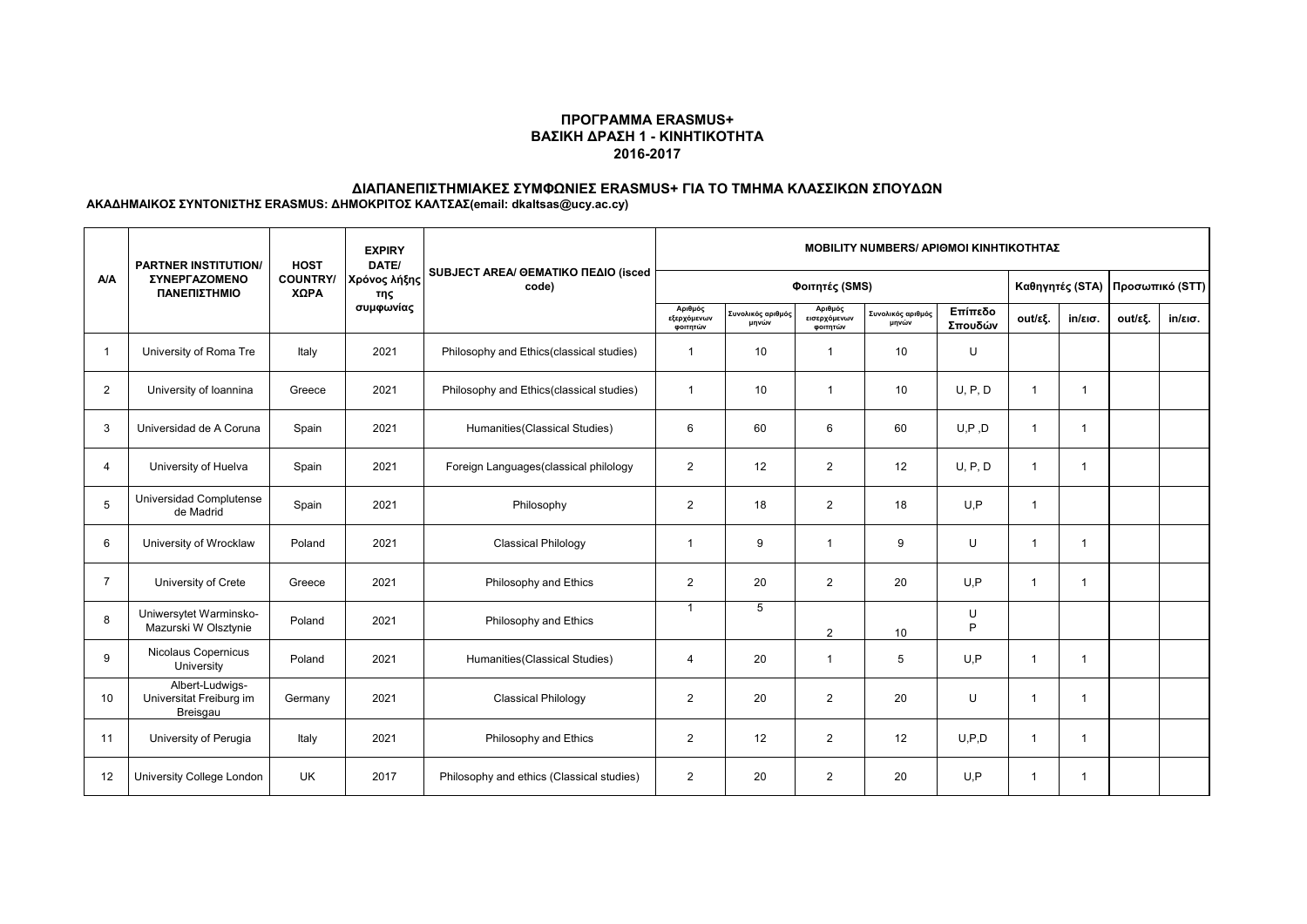## **ΠΡΟΓΡΑΜΜΑ ERASMUS+ ΒΑΣΙΚΗ ΔΡΑΣΗ 1 - ΚΙΝΗΤΙΚΟΤΗΤΑ 2016-2017**

## **ΔΙΑΠΑΝΕΠΙΣΤΗΜΙΑΚΕΣ ΣΥΜΦΩΝΙΕΣ ERASMUS+ ΓΙΑ ΤΟ ΤΜΗΜΑ ΚΛΑΣΣΙΚΩΝ ΣΠΟΥΔΩΝ**

**ΑΚΑΔΗΜΑΙΚΟΣ ΣΥΝΤΟΝΙΣΤΗΣ ERASMUS: ΔΗΜΟΚΡΙΤΟΣ ΚΑΛΤΣΑΣ(email: dkaltsas@ucy.ac.cy)**

| <b>A/A</b> | <b>PARTNER INSTITUTION/</b><br>ΣΥΝΕΡΓΑΖΟΜΕΝΟ<br>ΠΑΝΕΠΙΣΤΗΜΙΟ | <b>HOST</b><br><b>COUNTRY/</b><br>ΧΩΡΑ | <b>EXPIRY</b><br>DATE/<br>Χρόνος λήξης<br>της | SUBJECT AREA/ GEMATIKO ΠΕΔΙΟ (isced<br>code) | <b>MOBILITY NUMBERS/ APIOMOI KINHTIKOTHTAZ</b> |                            |                                     |                            |                    |                |                   |                                 |                   |
|------------|--------------------------------------------------------------|----------------------------------------|-----------------------------------------------|----------------------------------------------|------------------------------------------------|----------------------------|-------------------------------------|----------------------------|--------------------|----------------|-------------------|---------------------------------|-------------------|
|            |                                                              |                                        |                                               |                                              | Φοιτητές (SMS)                                 |                            |                                     |                            |                    |                |                   | Καθηγητές (STA) Προσωπικό (STT) |                   |
|            |                                                              |                                        | συμφωνίας                                     |                                              | Αριθμός<br>εξερχόμενων<br>φοιτητών             | Συνολικός αριθμός<br>μηνών | Αριθμός<br>εισερχόμενων<br>ΦΟΙΤΠΤών | Συνολικός αριθμός<br>μηνών | Επίπεδο<br>Σπουδών | out/εξ.        | $in/\epsilon$ ισ. | out/εξ.                         | $in/\epsilon$ ισ. |
| 13         | National and Kapodistrian<br>University of Athens            | Greece                                 | 2021                                          | Philosophy and Ethics                        | $\overline{2}$                                 | 10                         | 2                                   | 10                         | U.P                | 1              | -1                |                                 |                   |
| 14         | University of Pardubice                                      | Czech<br>Republic                      | 2021                                          | Philosophy and Ethnics                       | $\overline{2}$                                 | 10                         | 2                                   | 10                         | U.P                | $\mathbf{1}$   | -1                |                                 |                   |
| 15         | New Bulgarian University                                     | Bulgaria                               | 2021                                          | Humanities (Classical Philology)             | 2                                              | 12                         | 2                                   | 12                         | U.P                | $\mathbf{1}$   | -1                |                                 |                   |
| 16         | University of Patras                                         | Greece                                 | 2021                                          | Philosophy and Ethics                        | 3                                              | 18                         | 3                                   | 18                         | U.P                | $\mathbf{1}$   | -1                |                                 |                   |
| 17         | Democritus University of<br>Thrace                           | Greece                                 | 2020                                          | Humanities (Classical Philology)             | 2                                              | 10                         | $\overline{2}$                      | 10                         | U.P                | $\mathbf{1}$   | -1                |                                 |                   |
| 18         | Universite de Liege                                          | Belgium                                | 2021                                          | <b>Classical Philology</b>                   | $\overline{2}$                                 | 10                         | $\overline{1}$                      | 10                         | U, P, D            | $\mathbf{1}$   | $\overline{1}$    |                                 |                   |
| 19         | Universidad Autonoma de<br>Madrid                            | Spain                                  | 2020                                          | Humanities                                   | $\overline{2}$                                 | 10                         | $\overline{2}$                      | 10                         | U.P.D              | $\mathbf{1}$   | -1                |                                 |                   |
| 20         | Aristotle University of<br>Thessaloniki                      | Greece                                 | 2020                                          | <b>Classical Philology</b>                   | 5                                              | 25                         | 5                                   | 25                         | U.P.D              | $\mathbf{1}$   | -1                |                                 |                   |
| 21         | <b>Universitat Trier</b>                                     | Germany                                | 2021                                          | <b>Classical Philology</b>                   | 2                                              | 20                         | $\overline{2}$                      | 20                         | U.P                | $\mathbf{1}$   | -1                |                                 |                   |
| 22         | Comenius University in<br><b>Bratislava</b>                  | Slovakia                               | 2020                                          | Humanities                                   | $\overline{2}$                                 | 10                         | 2                                   | 10                         | U.P.D              | $\overline{2}$ | $\overline{2}$    |                                 |                   |
| 23         | Universidad de Valladolid                                    | Spain                                  | 2020                                          | <b>Classical Philology</b>                   | $\overline{1}$                                 | 5                          | 1                                   | 5                          | U, P<br>U          | $\mathbf{1}$   | -1                |                                 |                   |
| 24         | University College Dublin                                    | Ireland                                | 2021                                          | Humanities (Classical Studies)               | $\overline{1}$                                 | 10 <sup>10</sup>           | $\mathbf{1}$                        | 10                         | U                  | 1              | -1                |                                 |                   |